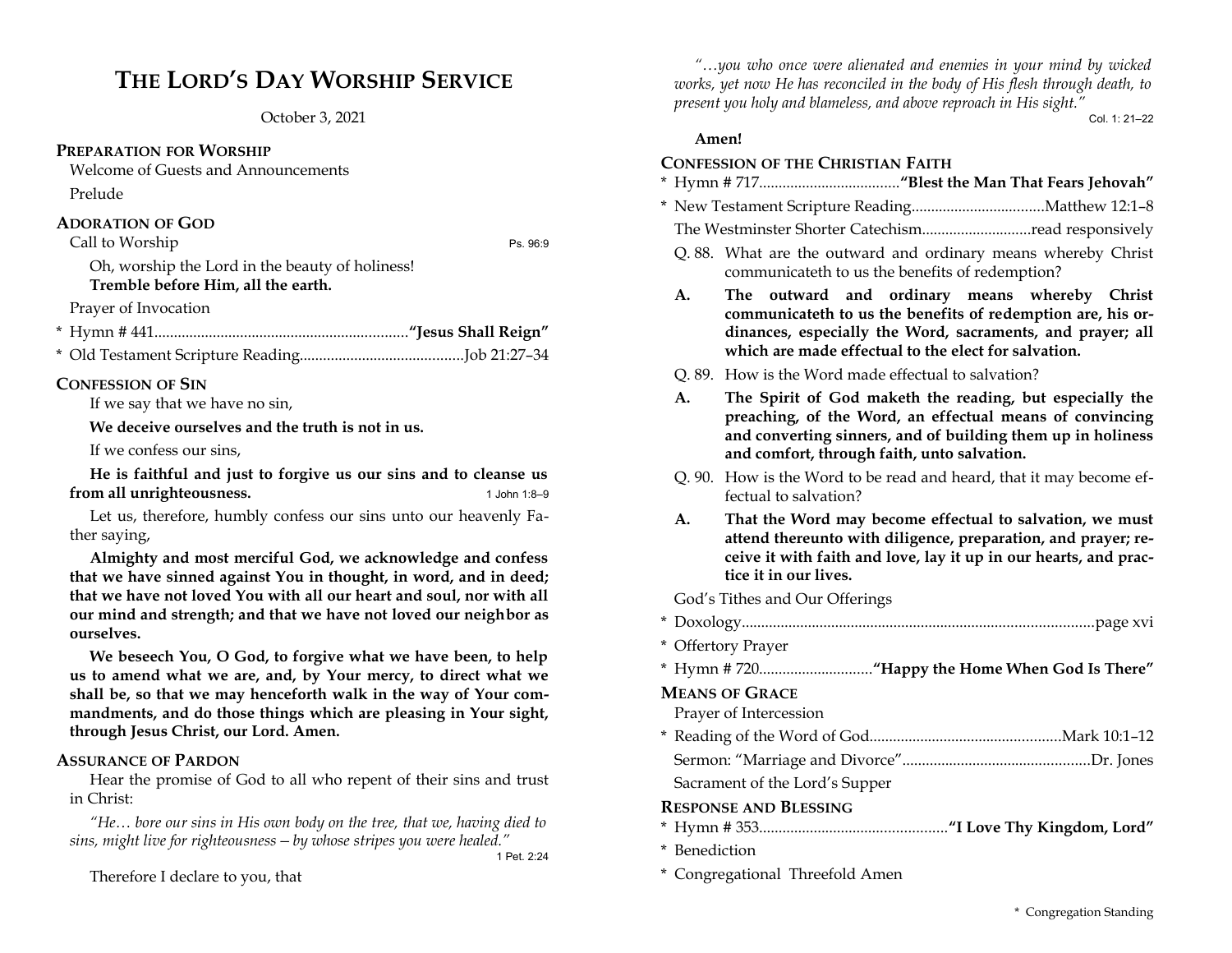# Mark 10:1–12 (NKJV)

<sup>1</sup> Then He arose from there and came to the region of Judea by the other side of the Jordan. And multitudes gathered to Him again, and as He was accustomed, He taught them again. <sup>2</sup> The Pharisees came and asked Him, "Is it lawful for a man to divorce *his* wife?" testing Him. <sup>3</sup> And He answered and said to them, "What did Moses command you?" <sup>4</sup> They said, "Moses permitted *a man* to write a certificate of divorce, and to dismiss *her*." <sup>5</sup> And Jesus answered and said to them, "Because of the hardness of your heart he wrote you this precept. <sup>6</sup> But from the beginning of the creation, God *'made them male and female.'* <sup>7</sup> *'For this reason a man shall leave his father and mother and be joined to his wife,* <sup>8</sup> *and the two shall become one flesh'*; so then they are no longer two, but one flesh. <sup>9</sup> Therefore what God has joined together, let not man separate." <sup>10</sup> In the house His disciples also asked Him again about the same *matter*. <sup>11</sup> So He said to them, "Whoever divorces his wife and marries another commits adultery against her. <sup>12</sup> And if a woman divorces her husband and marries another, she commits adultery."

# $\begin{pmatrix} 0 & 0 & 0 \ 0 & 0 & 0 \end{pmatrix}$  $\circledcirc$ DeRidder Presbyterian Church  $\Diamond$ October 3, 2021 Reverend Dr. James A. Jones, Jr. Pastor " To Glorify God, and Enjoy Him Forever "

 $\mathcal{P}(\mathcal{P})$ 

# **Contact Information**

DeRidder Presbyterian Church 257 Church Street DeRidder, Louisiana 70634 Phone: (337) 462–3911 email: pastor@deridderpresbyterian.org

**www.DeRidderPresbyterian.org**

**Jones**<br>graphics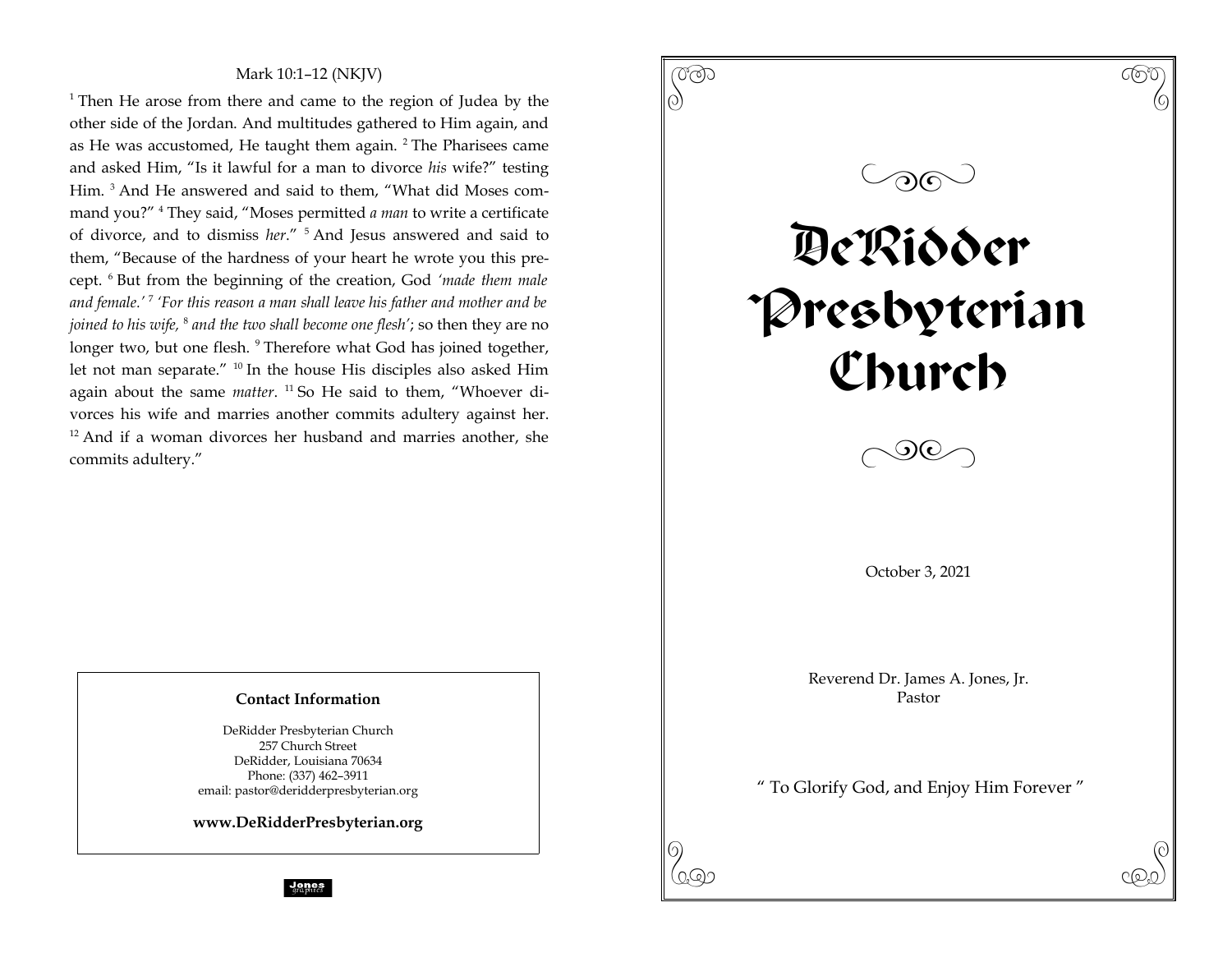# DeRidder Presbyterian Church Announcements

#### **October 3, 2021**

We welcome all worshipers, especially our new visitors. Please talk to the pastor about scheduling a visit in your home this week.

**COMMUNION**—We observe the Lord's Supper each Lord's Day during our corporate worship. The center cups contain grape juice for those who cannot partake of the wine in good conscience.

**SCRIPTURE READINGS** — Please take the time now to mark the places in your Bibles for the Scripture readings later in the service.

**BIBLE STUDY**—This Wednesday we will continue our Bible Study. Please continue with Chapter 4 from the *Grace Essentials* series, "Living with the Living God."

# Weekly Schedule

#### **Sunday**

**Wednesday**

|--|--|

#### **Community Pregnancy Center**

420 McMahon Street DeRidder, Louisiana 70634 (337) 463–9500

Office Hours: Tues. and Wed. 8:30 A.M. to 3:30 P.M.

# DeRidder Presbyterian Church Prayer Requests

**THE CHURCH**

|                                                                                   | Meeting in Bristol, TN on November 19                                      |  |
|-----------------------------------------------------------------------------------|----------------------------------------------------------------------------|--|
|                                                                                   |                                                                            |  |
|                                                                                   | Pastor Wang Yi & Early Rain Covenant Church, China                         |  |
|                                                                                   | Pastor James Coates & GraceLife Church, Canada                             |  |
| Pastor Steve Richardson (Vanguard) & mission work in Tillsonburg, Ontario, Canada |                                                                            |  |
| <b>MISSIONARIES</b>                                                               |                                                                            |  |
|                                                                                   |                                                                            |  |
|                                                                                   | Bill CarrMokahum Ministry Center (Native American Ministry) in Bemidji, MN |  |
|                                                                                   |                                                                            |  |

## Pregnancy Care Center.....................Financial needs; wisdom for board and volunteers **CHILDREN & GRANDCHILDREN (Under Age 20)**

| Laynie Burch (non com member)  | Matthew Lungrin (com member)     |
|--------------------------------|----------------------------------|
|                                |                                  |
| Abigail Godwin (assoc member)  | Theresa Lungrin (non com member) |
| Abigail Holly (non com member) | Aria Morrison (non com member)   |
| Andrew Holly (com member)      | Cora Saladin (assoc member)      |
| Noah Holly (com member)        | Evelyn Saladin (assoc member)    |
| Stephen Holly (com member)     |                                  |

#### **SERVICE MEN & WOMEN**

#### **GENERAL HEALTH & OTHER CONCERNS**

| Edward Ramirez (Ref Bap pastor, San Antonio)Leg infection; high white cell count |  |
|----------------------------------------------------------------------------------|--|
|                                                                                  |  |
| Rowan Stumpff (5 yrs. old) & familyTerminal neurological disorder                |  |

#### **CANCER**

| Rita MunsonOvarian Clear Cell Carcinoma (OCCC); immunotherapy success |  |
|-----------------------------------------------------------------------|--|
|                                                                       |  |
|                                                                       |  |
|                                                                       |  |
|                                                                       |  |